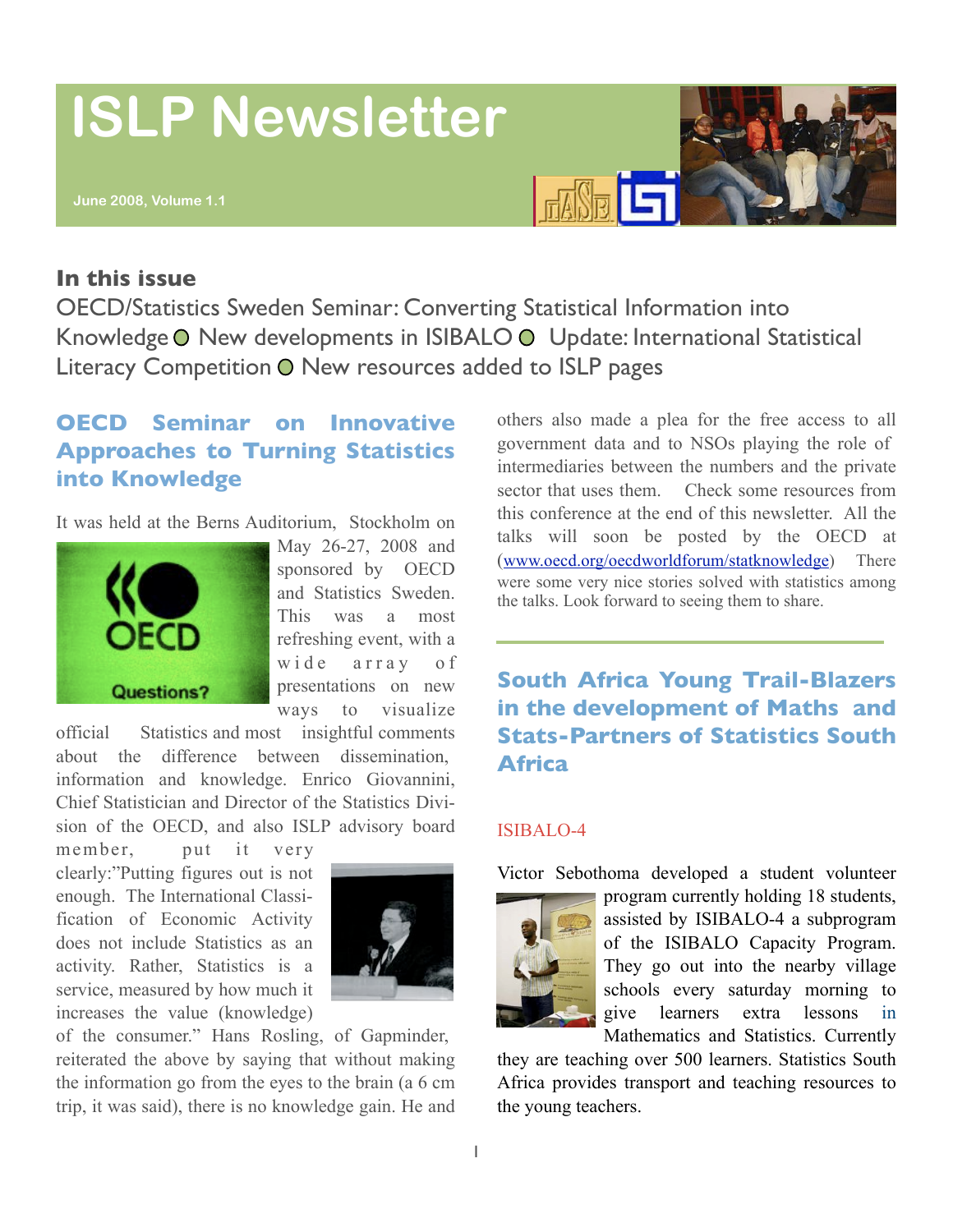It is anticipated that Victor and the other student teachers will attend the 57th Session of the



International Statistics Institute to be held in Durban in August 2009. They will assist in facilitating some of the Mathematics and Statistics activities for learners that will take place at the ISIbalo Activity Centre

at the ISI 2009 and will also assist Dr. Juana Sanchez to moderate the International Statistical Literacy Project Competition examination at the ISI in 2009. Contributed by Dr. Miranda Mafafo, ISIBALO manager. For the full story, visit the South Africa page of resources at the ISLP web site <http://www.stat.auckland.ac.nz/~iase/islp/sa>



#### ISIBALO-3

In South Africa, 29th May 2008 was a c k n o w l e d g e d nationally as a day to "Take a Girl Child to Work". The ISIbalo Capacity Building Programme has as one of

its subprogrammes ISIbalo-3: Maths, Stats and the Girl Child, that seeks to develop and create opportunities for girl-children in mathematics and statistics in line with UNESCO initiatives and the vision of ISI's 1st woman President, Professor Denise Lievesley.

In this context, through ISIbalo-3, Statistics South Africa hosted 15 girl children on Friday, 30 May 2008. They were received by Mr Lehohla, the Statistician-General, at 10h30 who briefly addressed them before they got involved in a number of activities lined up for the day.

#### **1st International Statistical Literacy Competition of the ISLP**

As you know, the 1st International Statistical Literacy Competition of the ISLP for school students 10-18 years old is well under way, with thousands of students in several parts of the world involved, many

> of them from South Africa. Phase 1 started, with Finland, Italy, Spain, Colombia, Chile, Portugal, France, Brasil, Mozambique, United States and South African having received the different

questions. Some countries in South America, involving a few students will complete the competition in October 2008. We had 5 categories (10-11, 12-13, 14-15, 16-17 and 18 years old), and therefore, 5 different exams, and 6 languages (Finnish, Italian, Portuguese, French, English and Spanish). The exams are long, 90 minutes exams, 6 or 7 pages each, sent to all the teachers by email and photocopied by the teachers, delivered in their classrooms and mailed back for grading. It took quite some resources to translate the questions into Italian and Finnish, with some people hired (Sari in Chicago, USA and and Melisa, from Los Angeles) and ISLP board members Reija Helenius and Gabriella Ottaviani and Paola Guiache checking that the translations were properly done. The Portuguese translations were done by ISLP board member Maria Manuel da Silva Nascimento and the French one by Jean Claude Girard. These members of the ISLP board and the hired translators have been helping

with the correspondence with the teachers, too. We have been very busy these past months, but we are happy that this slow process has allowed technology-anxious teachers and schools with not



much computer power to enroll their students and has allowed a bigger participation.